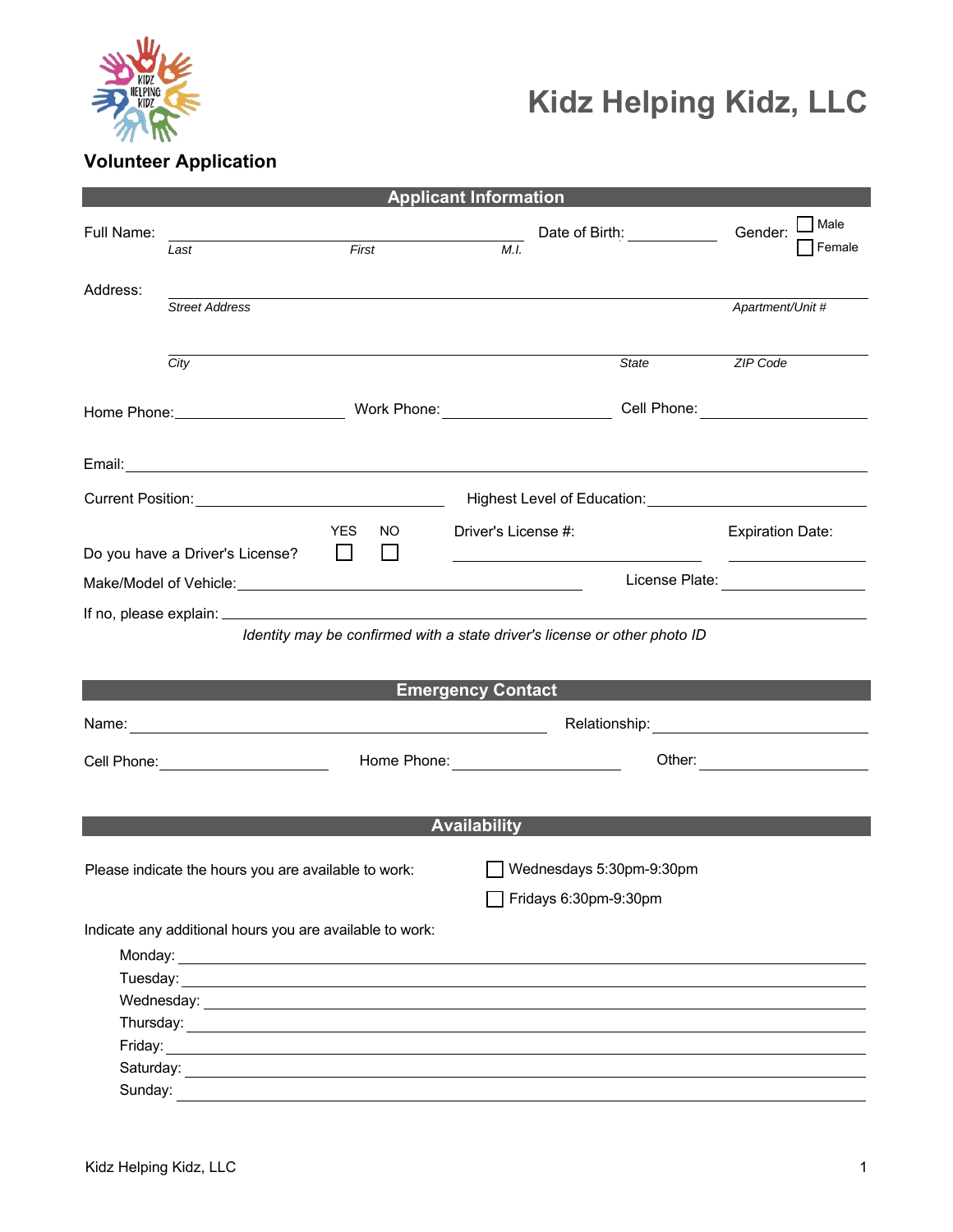### **Personal References**

| Please list three personal references. (Not Relatives)                           |                                 |
|----------------------------------------------------------------------------------|---------------------------------|
| Full Name: <u>Contract Communication</u>                                         |                                 |
|                                                                                  |                                 |
|                                                                                  |                                 |
|                                                                                  |                                 |
| ,我们也不会有什么?""我们的人,我们也不会有什么?""我们的人,我们也不会有什么?""我们的人,我们也不会有什么?""我们的人,我们也不会有什么?""我们的人 |                                 |
|                                                                                  |                                 |
| Company: <u>Company:</u>                                                         | Phone: ________________________ |
| Address:<br>Address:                                                             |                                 |
|                                                                                  |                                 |
|                                                                                  |                                 |
|                                                                                  |                                 |
|                                                                                  | Phone: _______________________  |
|                                                                                  |                                 |
|                                                                                  |                                 |
|                                                                                  |                                 |

*I authorize the listed references to provide any information they have regarding my character and fitness for this position. I waive any right I may have to inspect any information about me identified in this application.*

| <b>Personal History</b>                                                                                                                                                               |             |
|---------------------------------------------------------------------------------------------------------------------------------------------------------------------------------------|-------------|
| Have you ever been convicted of, pled guilty to, or pled no contest<br>to a charge of child abuse or child neglect?<br>If yes, please explain:                                        | YES.<br>NO. |
| Have you ever been disciplined, suspended, or terminated from employment,<br>volunteer, or an internship because of allegations of child abuse or neglect?<br>If yes, please explain: | YES.<br>NO. |

| <b>CPR Certified?</b> | $\Box$ YES $\Box$ NO |  |
|-----------------------|----------------------|--|
|                       |                      |  |

| First Aid? | <b>IYES</b> | <b>TINO</b> |
|------------|-------------|-------------|
|------------|-------------|-------------|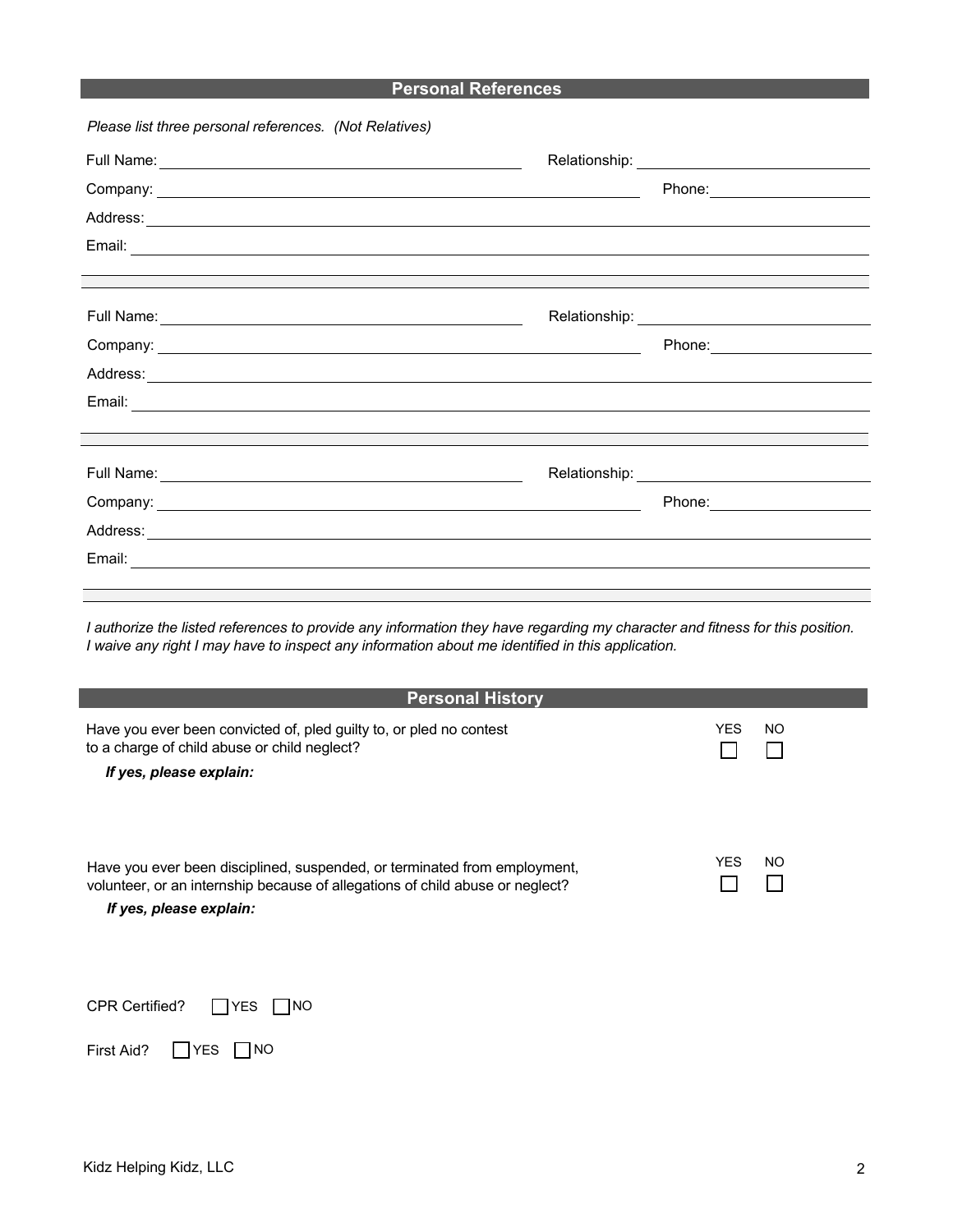#### **Volunteer Experience**

Please share all experiences with adolescents (formal/informal training and experience pertinent to the volunteer services you would provide:

How did you hear about us?

Why do you want to volunteer with us?

What makes you a good fit for volunteering with Kidz Helping Kidz?

| Have you worked as a volunteer before? | I IYES | I NO |             |  |
|----------------------------------------|--------|------|-------------|--|
| If so, what did you do?                |        |      |             |  |
| Name of Organization:                  |        |      |             |  |
| Supervisor Name:                       |        |      | Cell Phone: |  |

What skills or qualifications do you have as a volunteer?

How do you hope to benefit from this experience?

What are your hobbies?